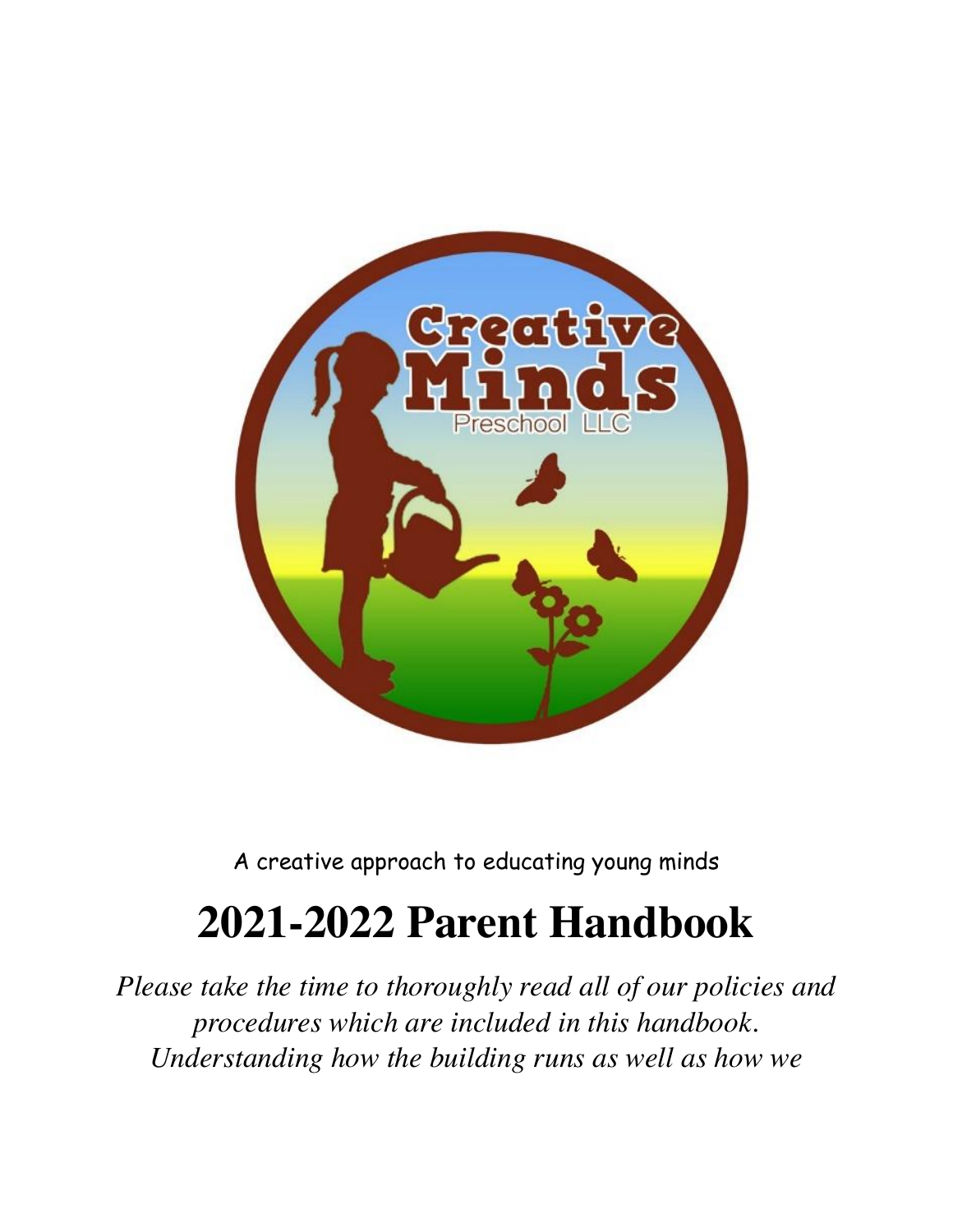*sequence our day will help greatly with transitioning your child, keeping them safe, and ensuring a year full of fun.* 

#### Doors

During school hours our front door will be locked. We will unlock the door approximately 5 minutes prior to dismissal. Our backdoor is ALWAYS locked.

Please do not let your child(ren) open ANY doors in the building. This is for the safety of your children and their classmates. Not only are the doors heavy, it is important that an adult is monitoring where children are at all times. By enforcing this policy, we are ensuring that all little hands are safe and that all students and their siblings are accounted for.

### Our Regular Sick Policy

While we understand that all children will get the sniffles, please be considerate of the other families by keeping your child home if he/she is exhibiting truly "sick" symptoms. Some of these include, but are not limited to: green mucus, alarming cough, fever, rashes, extreme lethargy, diarrhea, etc.

If your child does acquire a fever, please note that he/she must be fever free (without medicine), for 24 hours before turning to school. No exceptions.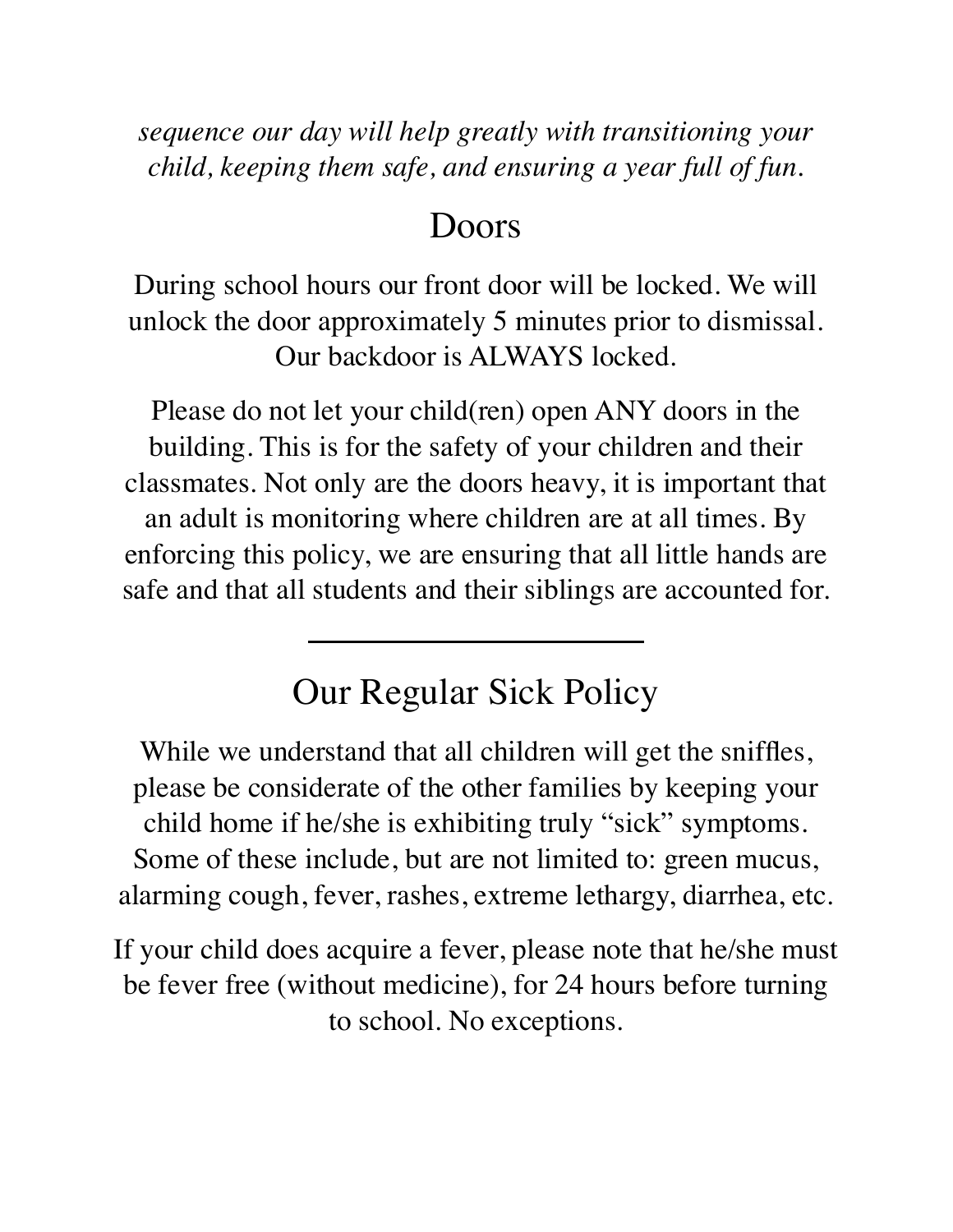If your child received any kind of medicine prior to the start of the school day, please let their teacher know.

### What to Bring to School

All children are required to bring a bag with them every day to school. Please ensure that it is packed with a change of seasonally appropriate clothes labeled, and sealed in a zip lock bag. A labeled snack and filled water bottle should come as well and should remain in their bags upon arrival. Bags and water bottles will go home at the end of every school day. Outside toys are not permitted in the classroom. If your child has a lovey they may bring it to school, however, you and your child are responsible for the lovey at the end of each school day. Please understand that things get lost at school and we do not have time to look for outside belongings at any point in the day. This includes toys, socks and hair-bows. If an item does get lost, you are more than welcome to stay to look, but we simply do not have the time to go searching for personal belongings.

### Shoes

We kindly ask that shoes stay on all day. It is not only a safety issue, but a time management one as well. Putting shoes on the children takes a significant amount of time and makes it difficult during transition periods. We still recommend that students wear shoes that they can slip on and off themselves in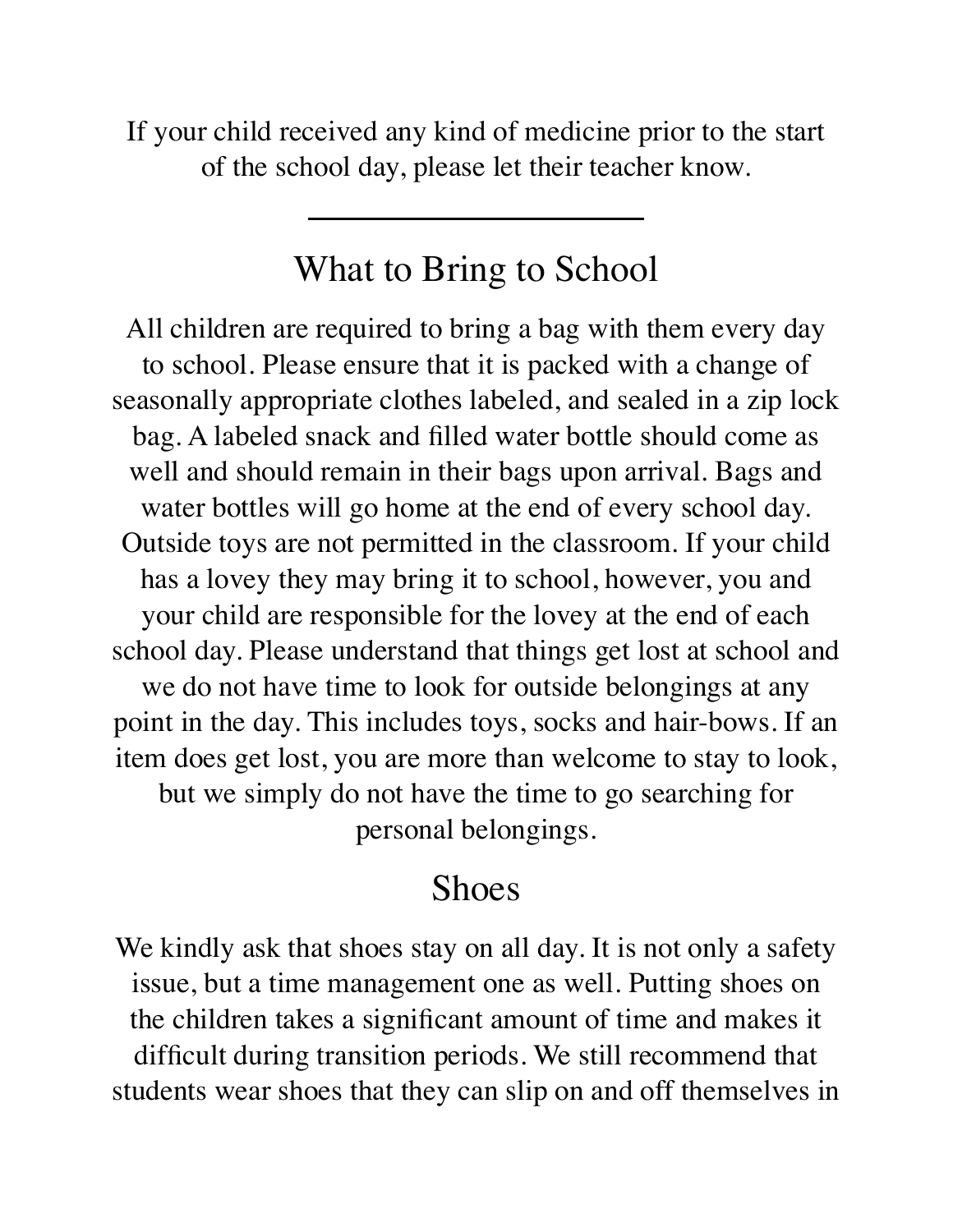case if they get messy and/or have an accident and we need to change their clothes.

### Sunscreen and Bug Spray

Since we are a nature infused program, please understand that a lot of time will be spent outside. We will always have organic/natural bug spray on hand if we notice that your child is having some issues with the bugs, but we will not provide sunscreen. If you would like sunscreen on your child, please apply it to your child prior to drop off. Please do not stress, our playground is fully shaded.

## Potty Training

While we understand that accidents occur, we kindly ask that your child be potty trained prior to the start of the school year. If you have any questions or need any advice concerning this matter, please do not hesitate to ask. We do not allow diapers or pull-ups in our building at all. It is a DHEC regulation.

## Kindness Policy

At Creative Minds Preschool we teach kindness and will not tolerate repeated hitting, biting, bullying or any other ill natured behavior. If the behavior is a perpetual problem the child will be removed from our program.

## Drop Off and Pick Up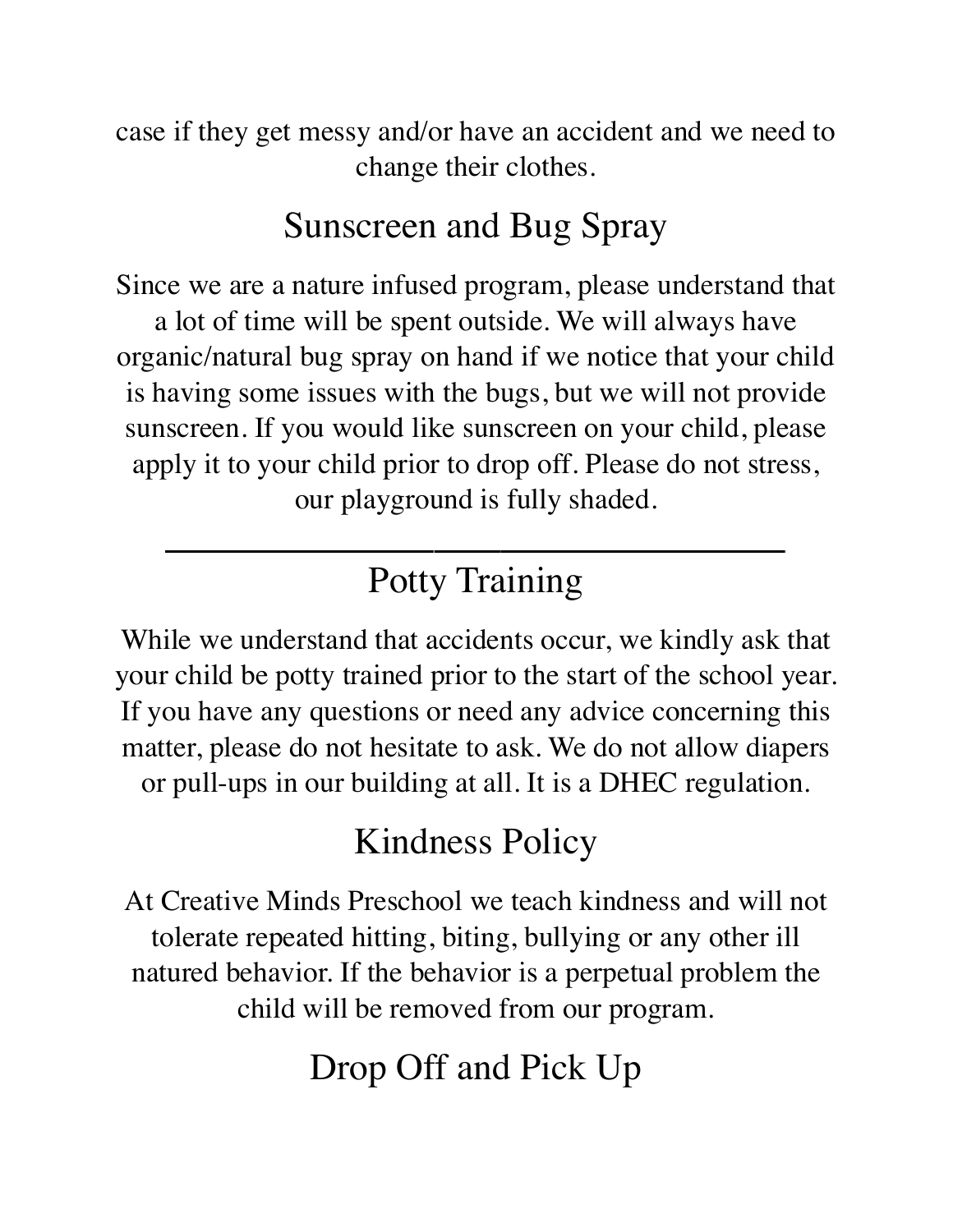Parents are asked to drop children off on the playground or at the front door in the mornings. We understand that these first few days (and sometimes weeks) of school can be a hard transition for some children. While we understand your wanting to stay to help ease the anxiety of your child, it is best to make goodbyes as brief as possible. We recommend a quick hug and kiss at the door/gate and then we will take over from there. If for some reason we are unable to calm and redirect your child, please know that we will be sure to call you. If your child is having a hard morning, we will always text you to let you know how they are doing, along with a picture.

Please know that our door is always open. We understand as parents that you all have concerns and questions from time to time. If an issue does arise that you would like to discuss, we kindly ask that you email or text us. This will ensure that we can give you our undivided attention and address all concerns.

If there is ever a time that somebody else needs to pick up your child, please note that they MUST be on the pick up authorization form AND present a photo I.D. at the time of pick up. There will be no exceptions.

Drop off is at 9:00 and pick up is at 12:00. Please do not come any earlier than 8:55 and do not pick up any later than 12:05. If your child is at school past 12:05, you will be charged a late fee of \$1.00 per minute. An invoice will be emailed.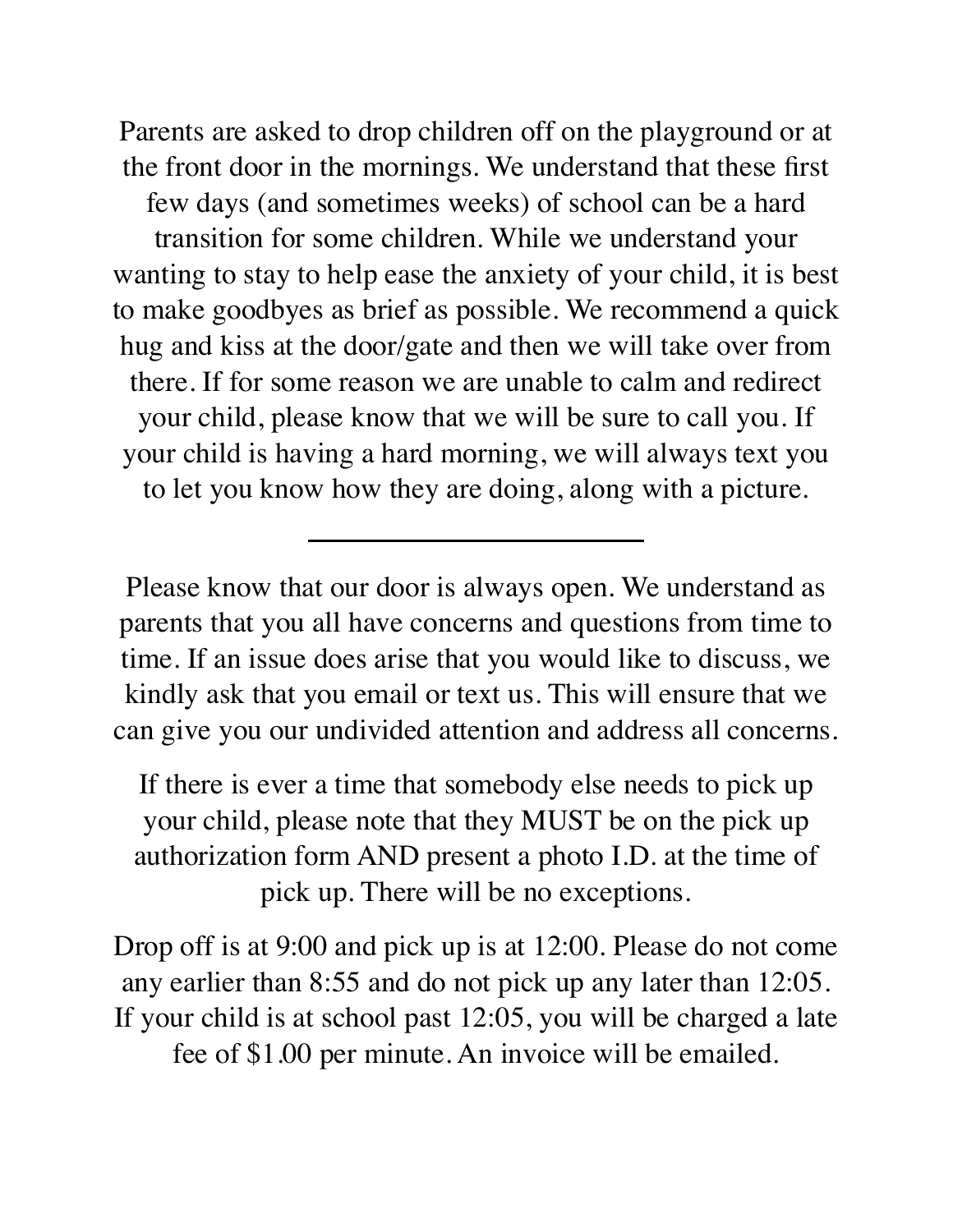## Birthday Invitations/Parties

Having young children of our own, we understand the excitement and importance of birthday parties and playdates outside of school. However, please be considerate of all classmates and do not put any invitations/cards in school bags unless there is one for ALL of the children.

We will celebrate all of your children's birthday's during the school year. If your child has a birthday that falls on a day that we are not at school, we will be sure to celebrate it on a day that we are here.

Please do not plan on bringing any outside birthday treats at this time. We will be sure to celebrate your child's special day in another sweet way.

### Snacks

Please plan on bringing a daily snack for your child. Something easy to open independently and eat. We currently have no food allergies. Please bring a labeled water bottle everyday.

### Picnic Pals

Picnic Pals is offered 5 days a week this year. Children are required to bring their own lunchbox with an ice pack. Please try to keep the sticky, sweet stuff to a minimum. You also may send your child with \$10 to get a personal pizza from next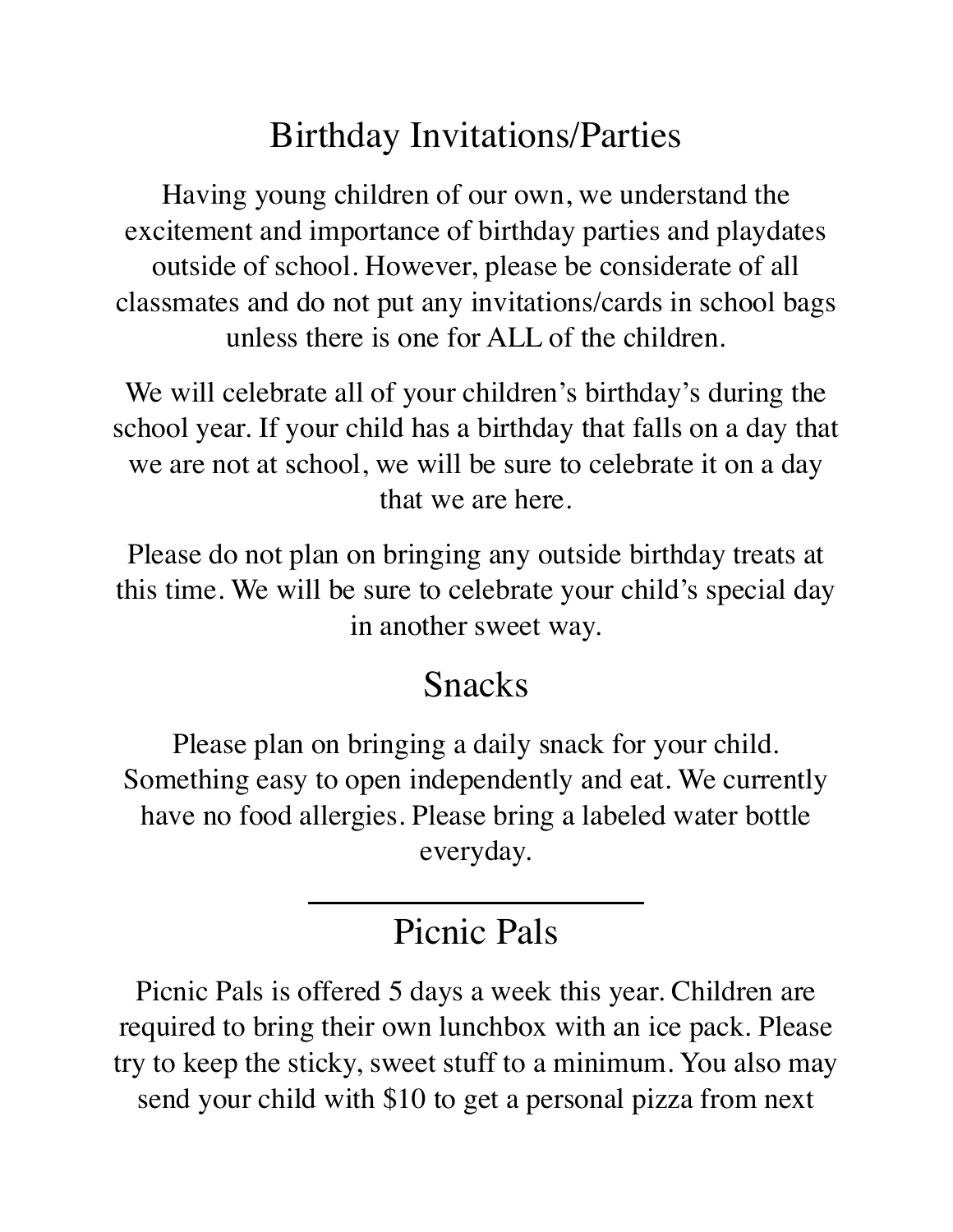door. Picnic pals is from noon to 12:45pm. A late fee of \$1.00 per minute will be charged if you pick up any later than 12:50.

Picnic Pals fees should be paid with tuition each month.

Monthly Picnic Pals fees listed below: \$30 a month for 1 day a week \$40 a month for 2 days a week \$50 a month for 3 days a week \$60 a month for 4 days a week \$70 a month for 5 days a week (\$10 drop in fee)

#### Tuition Policy

Tuition is due on the  $1<sup>st</sup>$  of every month as per the signed Tuition Agreement. Tuition is considered late after the first and a \$50.00 late fee will be added on to your payment. If the 1<sup>st</sup> falls on a holiday or on a weekend, please plan accordingly. You may post date your check. All tuition checks and cash should be in a clearly labeled envelope and placed in our in house mailbox. Venmo is also available. All checks should be made payable to Creative Minds Preschool LLC. Please add any late fees and Picnic Pals to your tuition payment each month.

## Our Program Policy

Our school is designed to run from August through May and summer preschool is optional. If you decide to pull your child from the program at any time during the 10 month period, you are financially responsible for the next 2 months of tuition or until we can fill your child's spot.